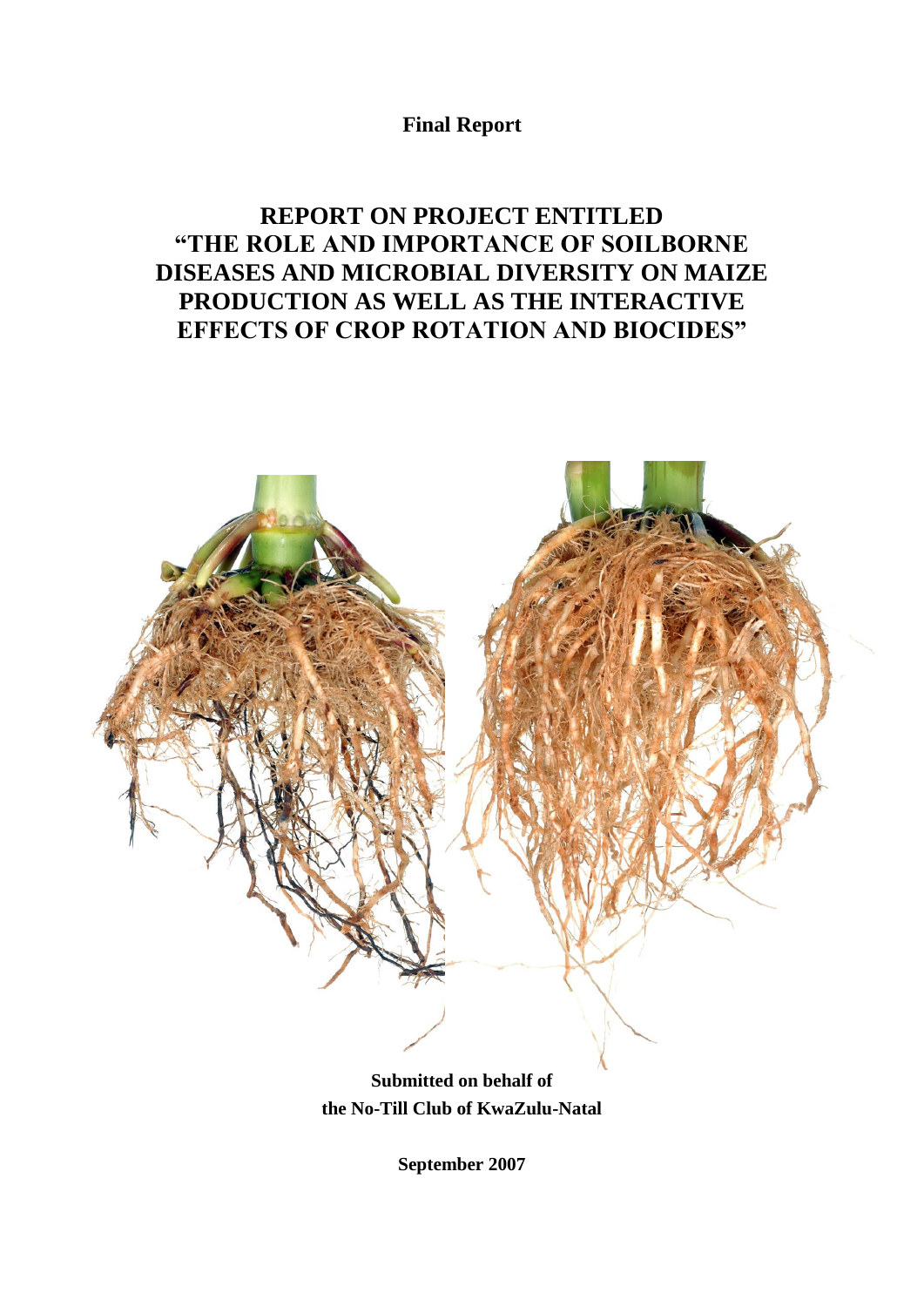# **FRONT PAGE**

Control on left and methyl bromide treated on right (Lamprecht *et al.,* 2006)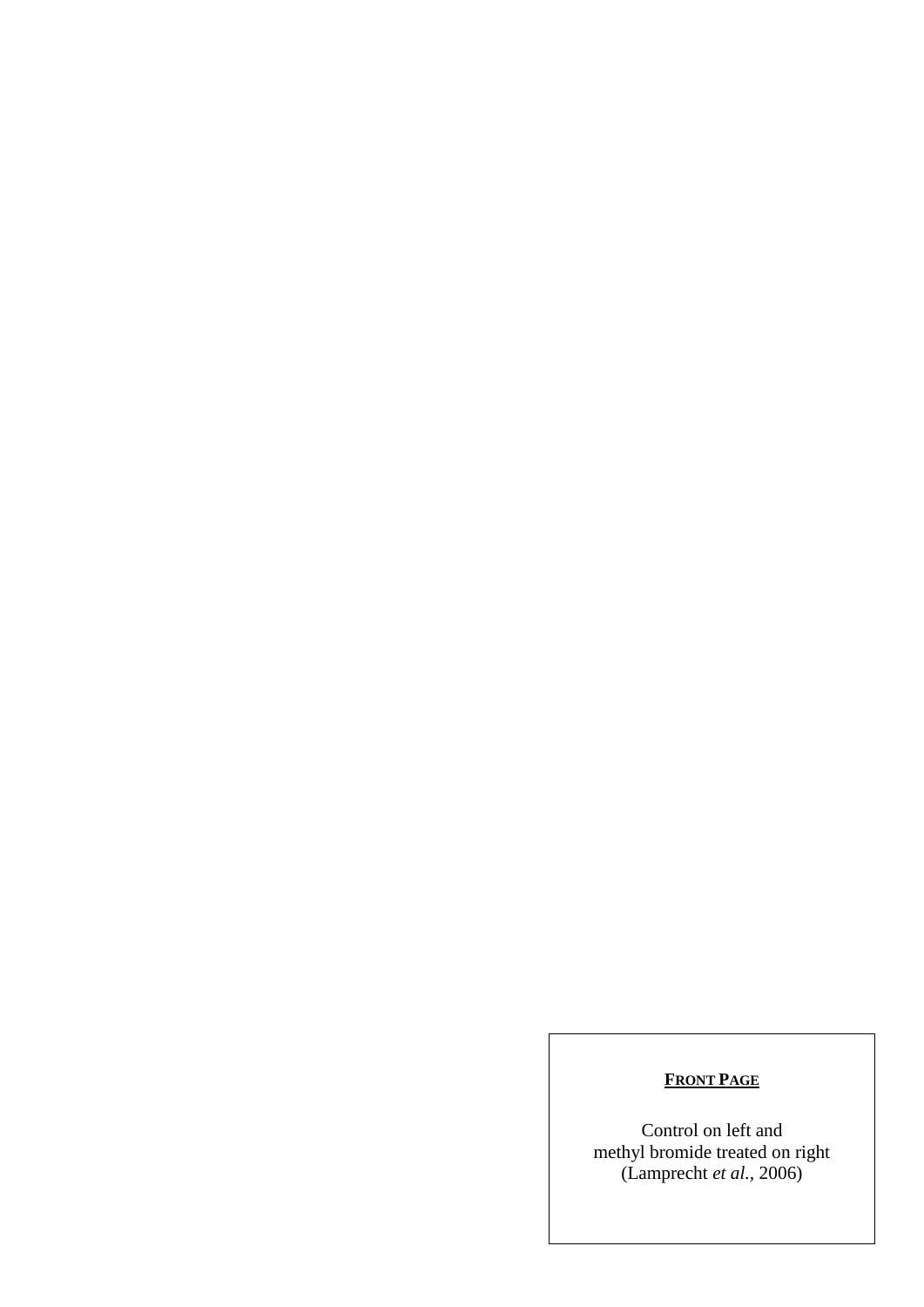# **REPORT ON PROJECT ENTITLED "THE ROLE AND IMPORTANCE OF SOILBORNE DISEASES AND MICROBIAL DIVERSITY ON MAIZE PRODUCTION AS WELL AS THE INTERACTIVE EFFECTS OF CROP ROTATION AND BIOCIDES"**

# **SC Lamprecht<sup>1</sup> , MPW Farina<sup>2</sup> , GR Thibaud<sup>3</sup> , M Marais<sup>4</sup> , JH Habig<sup>4</sup> , JF Bloem<sup>4</sup> and A. Swart<sup>4</sup>**

<sup>1</sup> ARC-Plant Protection Research Institute, Private Bag X5017, Stellenbosch, 7599.  $2^2$ Omnia Fertilizers, 27 Drew Avenue, Howick, 3290.

<sup>3</sup>KZN Department of Agriculture and Environmental Affairs, Cedara College, Private Bag X 9059, Pietermaritzburg, 3200.

<sup>4</sup> ARC-Plant Protection Research Institute, Private Bag X134, Queenswood, 0121.

## **E X E C U T I V E S U M M A R Y**

A field trial was conducted in KwaZulu-Natal (KZN) to determine the effects of alternative winter crops and soil treatments on no-till maize yields, soilborne diseases of maize (fungi and nematodes) and microbial diversity and activity. A seed treatment trial was also conducted in a growth room to establish the effect of the fungicides Apron (metalaxyl), Thiulin (thiram), Rizolex (tolclofos methyl), (singly and all three combined in a single and double dosage), Celest (fludioxonil/metalaxyl)) and Dynasty (fludioxonil/mefenoxam/azoxystrobin) on seedling survival and seedling growth. The field trial was conducted at Winterton, and consisted of fifteen treatments, which included the winter crops canola (CAN), crambe (CR), black oats (BO), wheat without tillage(C), wheat with tillage (T), soyabean-wheat (SW), fallow (Maize fallow  $=$ MF and soyabean fallow  $=$ SF); soil treatments with anhydrous ammonia (AN) and methyl bromide fumigation (MB), a nematicide (N), and the biocontrol agents Fungimax + Organoboost (OB), Spin + Webstarter (S), Eco-T (ECO) and Extrasol (EXT). The maize cultivar PHI 32D96B was used for both the field and growth room study. In the field study, weeds and foliar diseases were chemically controlled. Ten whole plant samples were collected from each plot 21, 70 and 100 days after planting. The parameters evaluated included soil and plant chemical composition, and the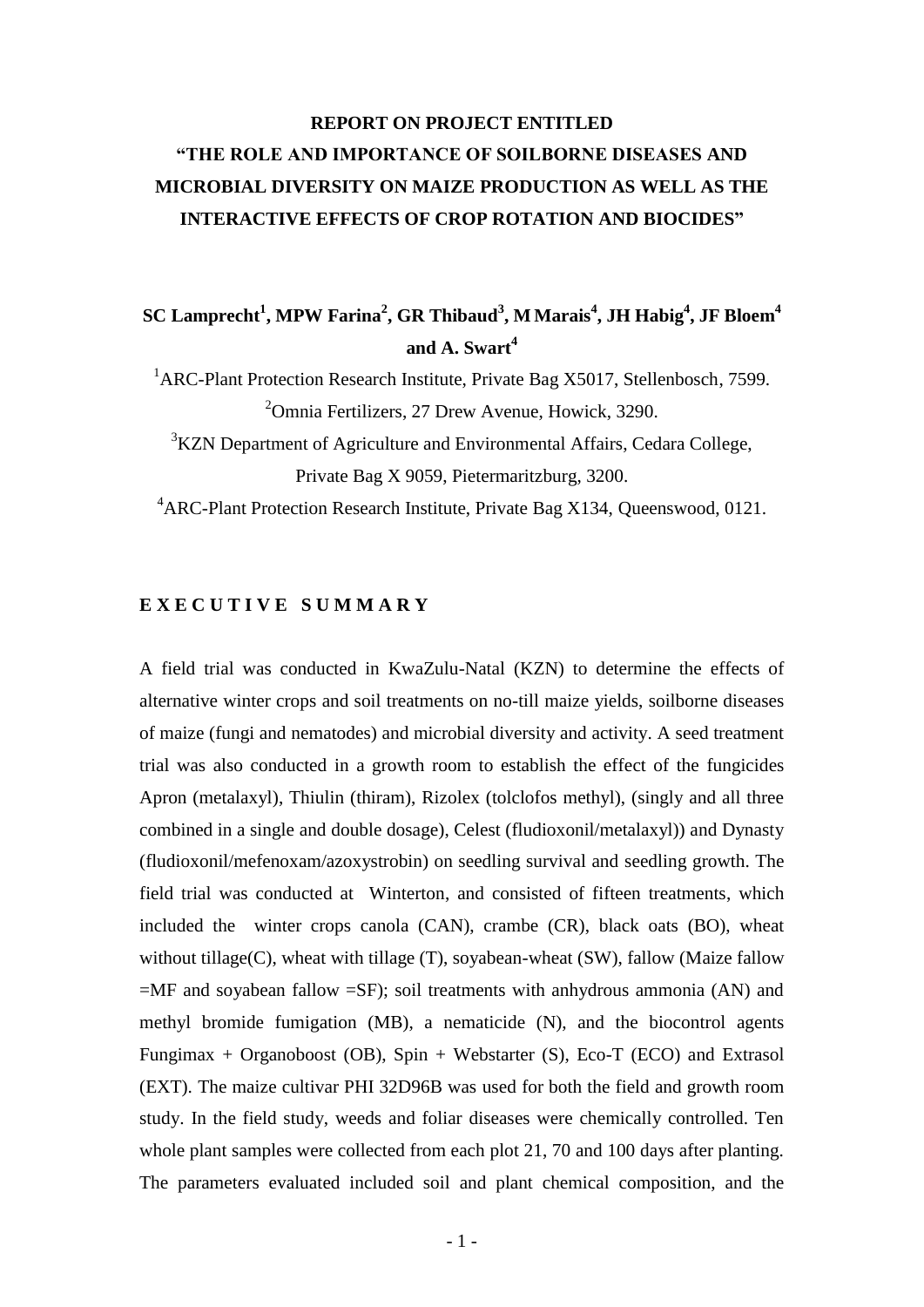incidence of nematodes at 21 and 100 days, plant mass, crown and root rot severity, incidences of specific fungi, and microbial diversity and activity at each of the three growth stages and grain yield at harvest. Sucker counts were conducted 46 days after planting. Selected treatments were also sampled prior to planting to determine the incidence of nematodes and to assess microbial diversity and activity prior to the application of biocontrol agents, nematicide, and anhydrous ammonia. Chemical analyses of soil and plant material showed that, while treatments had not affected soil properties, there had been marked effects on plant composition following the use of AN. Depressions in the uptake of K, Ca and Mg were very marked at 21 days and the effects on Ca and Mg persisted for at least 100 days. This is consistent with the buildup of  $NH_4$ -N, which accompanies  $NH_3$ -gas application. The longevity of this effect was clearly evident in terms of root and crown rot suppression and final grain yield, something which is extremely encouraging from the point of view of effective and economical soilborne disease control. There were also very marked increases in plant Mn content, another factor know to suppress diseases in many plants. The final grain yield of AN plots was more than 1000 kg/ha higher than that of any other treatment and over 2300 kg/ha higher than those treatments without trash cover, which included methyl bromide fumigation. Somewhat surprisingly, no-till plots following wheat also significantly out-yielded treatments without cover (MB, T, MF & SF). This possibly resulted from moisture and temperature effects on disease development, and has identified an issue of critical importance to the development of no-till farming, which demands further investigation and validation. As far as is known, these findings are unique and could play a critical role in switching farmers with confidence from conventional to no-till systems. In terms of final grain yield, none of the other alternative strategies of soilborne disease control proved superior to the control (maize after wheat). The effects of Eco-T, however, certainly warrant further investigation. This product resulted in very beneficial results up until the 100 day after planting stage and at harvest it was still the third best performing treatment. Sucker counts conducted 46 days after planting related remarkably well to yield and root rot 70 and 100 days after planting. Clearly, suckering is an index of root health and plant vigour, which should not be ignored in other research of this nature. The lowest crown and root rot severities were recorded for AN, CAN, MB and the T treatments and the highest for the BO, C, N and OB treatments. Crown and root rot severities were significantly negatively correlated with the growth of plants. Fungi most frequently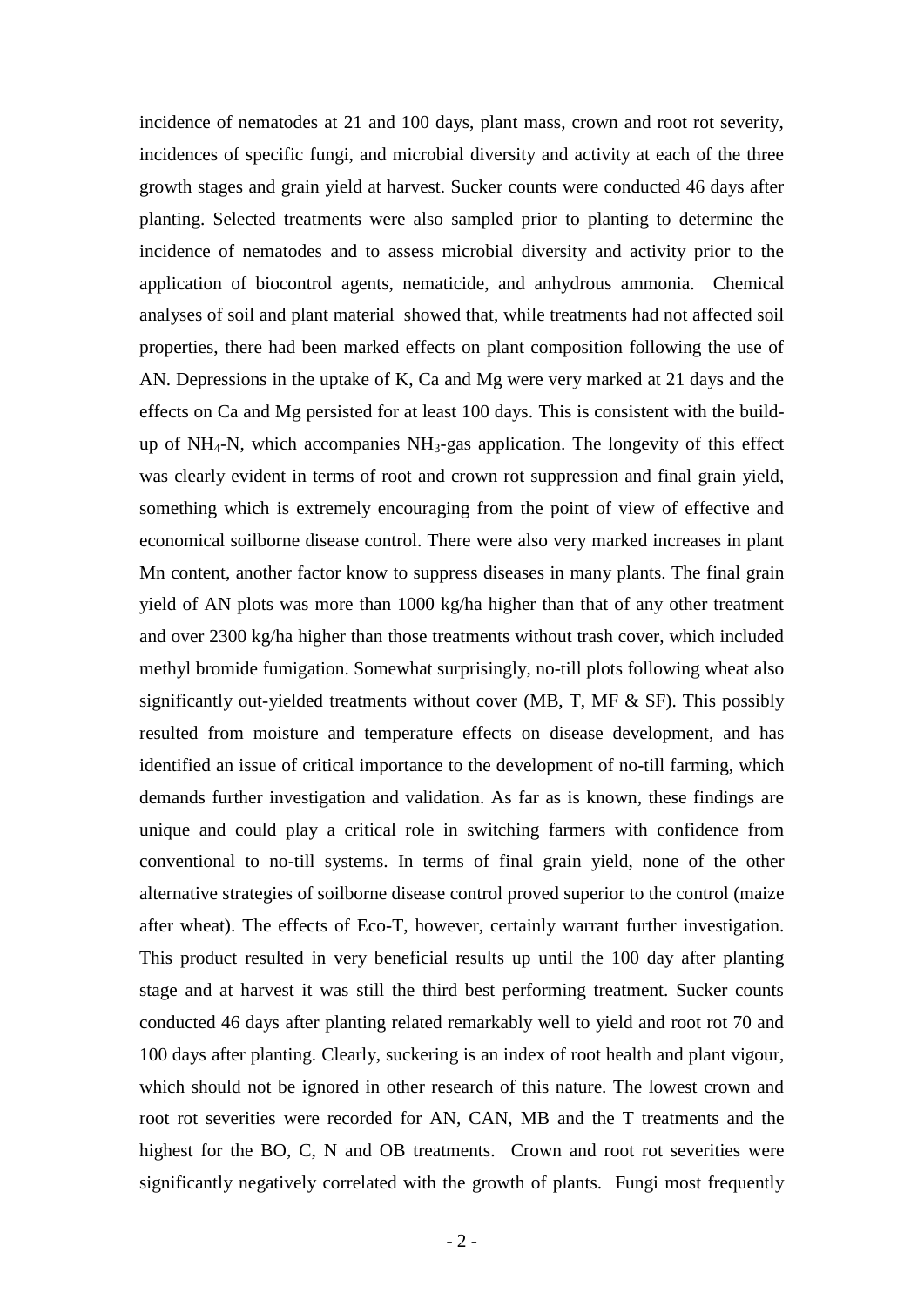isolated from diseased crown and root tissue were *Fusarium equiseti*, *F. graminearum*, *F. nygamai*, *F. oxysporum*, *F. proliferatum, F. solani*, *F. subglutinans*, *Pyrenocheata terrestris*, and *Trichoderma* spp. Of these, *Trichoderma* spp. followed by *F. oxysporum*, *F. graminearum* and *P. terrestris* were predominant. Of the fungi isolated, *F. graminearum*, and *P. terrestris* appear to be the most important soilborne pathogens of maize according to research conducted in other countries. The incidences of the fungi were affected by sampling time and treatments. Incidence of *F. graminearum* increased from the beginning to the end of the season, whereas *P. terrestris* was more prominent at the second compared to the first and third sampling times. The lowest incidences of *F. graminearum* in roots were recorded for the AN, CAN, CR, MB, MF, SF and T treatments. There were significant positive correlations between the incidences of *F. graminearum* and crown and root rot severity. Treatments had no effect on the incidences of *P. terrestris* in crowns and roots. Plant-parasitic nematodes isolated from the soil and roots were *Criconemoides sphaerocephalus*, *Helicotylenchus digonicus, H. dihystera, H. paraplatyurus, H. pseudorobustus, Longidorus pisi, Meloidogyne incognita, M. javanica, Paratrichodorus minor*, *Pratylenchus brachyurus, P. zeae*, *Rotylenchulus parvus* and *Scutellonema brachyurus*. Of these *H. dihystera, S. brachyurus* and *R. parvus* were predominant. Previous studies in South Africa proved that maize is a good host for all the plant-parasitic nematodes found during the study. The incidences of the nematodes were affected by sampling time and some of the treatments. The incidence of most of the plant-parasitic nematodes increased over the season with the *Helicotylenchus* spp., *S. brachyurus* and *R. parvus* reaching the highest numbers in the soil and *P. brachyurus* and *P. zeae* the highest population numbers in roots. The lowest incidences of plant-parasitic nematodes were recorded in the MB treatments and the highest in the SF treatments. Microbiological methods used to assess soil microbial diversity and activities were able to distinguish between different crop cover treatment groups. During the season, the biodiversity indices of full cover treatments were slightly higher than that of the partial and no cover treatments. These techniques proved once again to be cost-effective and useful as soil quality indicators. The seed treatment trial showed that fungicidal seed treatment did not significantly affect survival, but the combination of Apron, Thiulin and Rizolex (targeting fungi such as *Fusarium* spp*., Pythium* spp. and *Rhizoctonia* spp.) significantly increased plant height compared to the control (untreated seed),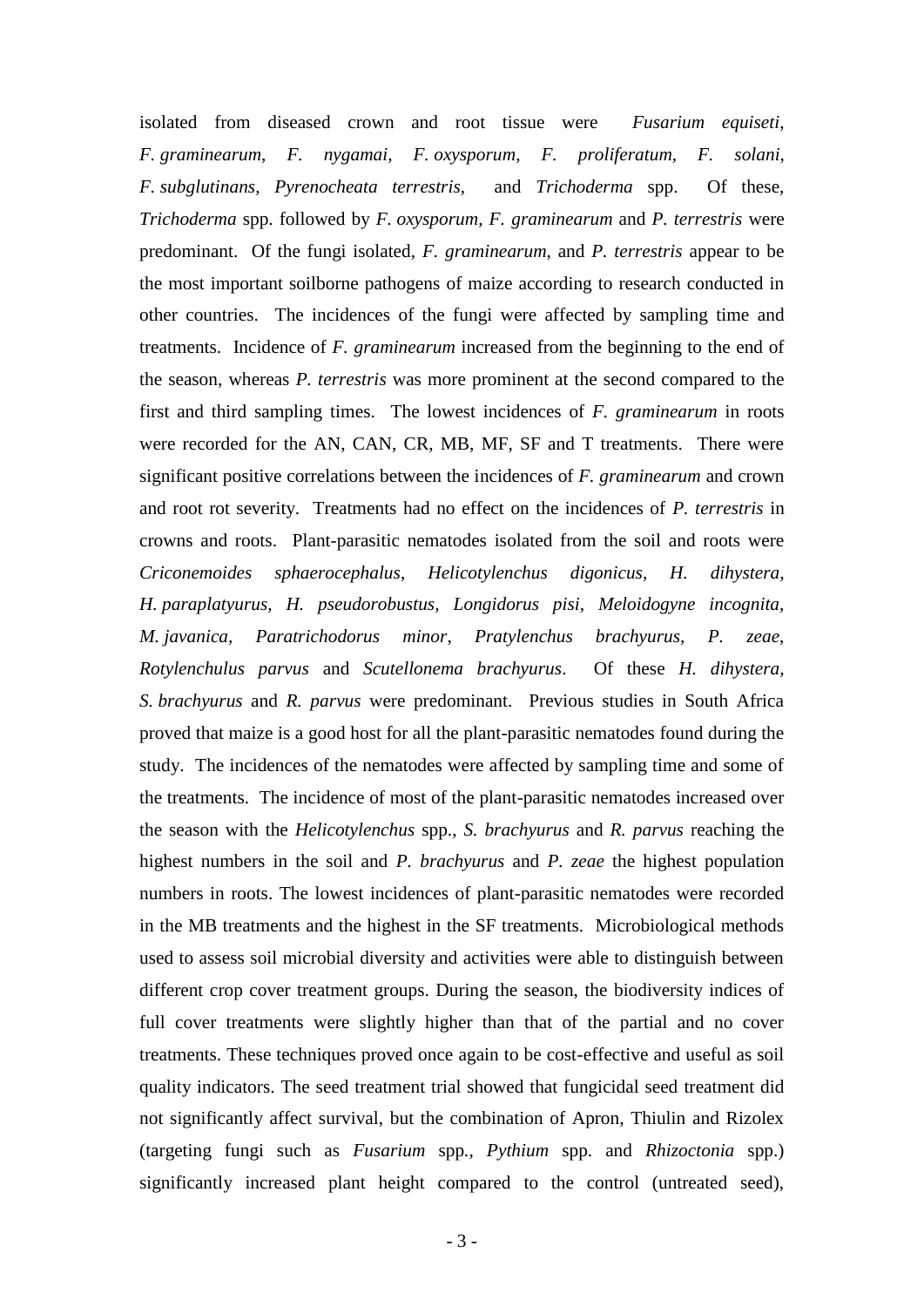indicating that a complex of fungi are involved in root rot of maize seedlings. Although the MB treatment did not perform as well as during the previous season, due probably to moisture stress and high temperatures, this study showed that there are alternative crops that performed the same as wheat with regard to grain yield, but with decreased incidences of important pathogens such as *F. graminearum*. It also confirmed that crown and root rot negatively impact on growth of maize plants and that crown and root rot are caused by a complex of organisms, which include both fungi and nematodes. Furthermore, it appears that *Trichoderma* spp. play an important role in control of soilborne pathogens of maize, but this needs to be investigated in more detail. The results obtained so far also showed that a number of control measures need to be combined in order to develop a strategy to manage soilborne diseases of maize in a sustainable manner. It is, however, crucial that the role of each pathogen in the disease complex and the different interactions between them should be determined under controlled environmental conditions. It is also essential that the field study conducted this season should be repeated for at least one more season to account for different climatic conditions.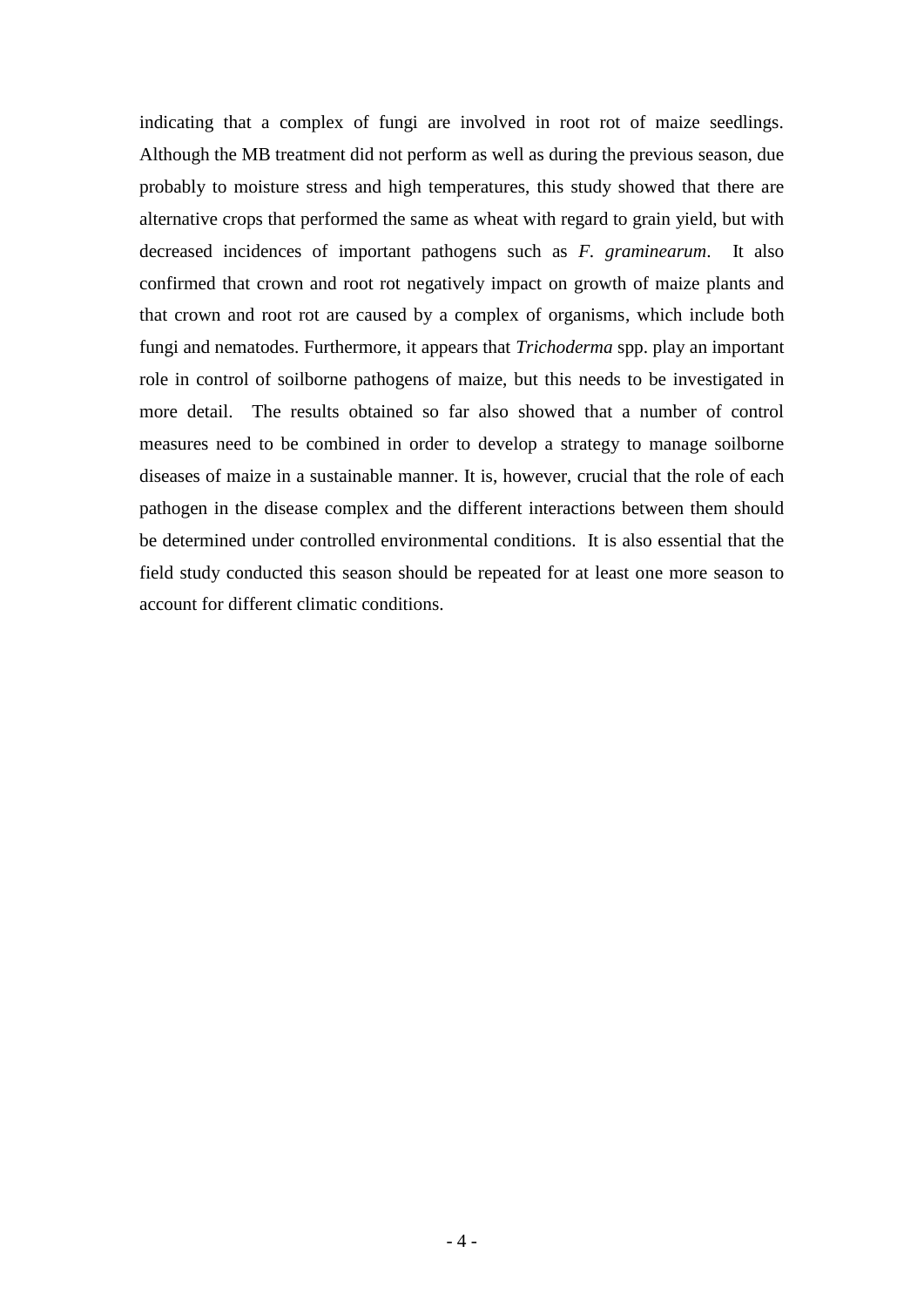### **I N T R O D U C T I O N**

The importance of soilborne diseases in maize, caused by a variety of pathogenic fungi and parasitic nematodes, is widely recognised internationally and there is an abundance of literature on the topic (Warren & Kommedahl, 1973; Young & Kucharek, 1977; Sumner & Bell, 1982; Scholte, 1987; Ramsey, 1990; Howard *et al*., 1998; Zhang *et al*., 1998; White, 1999).

Most published research, however, has addressed the effects of soilborne diseases in conventional tillage systems and there is strong circumstantial evidence to indicate that such diseases have an even greater detrimental effect under no-till systems (Deep & Lipps, 1996; Mannering & Griffiths, 2000; Sumner *et al., 2002)*, systems currently being promoted in South Africa and elsewhere in the interests of soil conservation, enhancing soil biodiversity, reducing production costs, and conserving non-renewable energy resources (Unger, 1992). It is currently estimated that there are 25 million hectares under no-till in the USA, over 42 million hectares in South America and some 300 000 hectares in South Africa (Paterson, 2007).

In this country, the situation is aggravated by the fact that, although a number of fungi and nematodes have been associated with diseased maize roots, information on the relative importance of these pathogens is limited (Du Toit, 1968; Kruger, 1970; Walters, 1979; Scott, 1982; Deacon & Scott, 1983; Chambers, 1987a,b; Smit, 1998; Smit *et al.,* 1997). Field experiments designed to quantify the yield losses likely to result from soilborne diseases are virtually non-existent, and work that was conducted toward this end in KwaZulu-Natal failed to identify the pathogens involved (Channon & Farina, 1991). Moreover, research into the effects of soilborne diseases in no-till systems has only recently been initiated (Lamprecht *et al.,* 2006). Further complicating this deficiency is the fact that the dominant species of pathogenic fungi and parasitic nematodes varies considerably with locality and overseas findings cannot simply be adapted to local conditions. Many of the primary nematodes and fungi in the USA, for example, have not been shown to be problematic in this country. Indeed, it is highly probable that, even within South Africa, the dominant suite of fungi and nematodes attacking maize will differ appreciably across soil types and bioclimatic zones ( Lamprecht, 2007).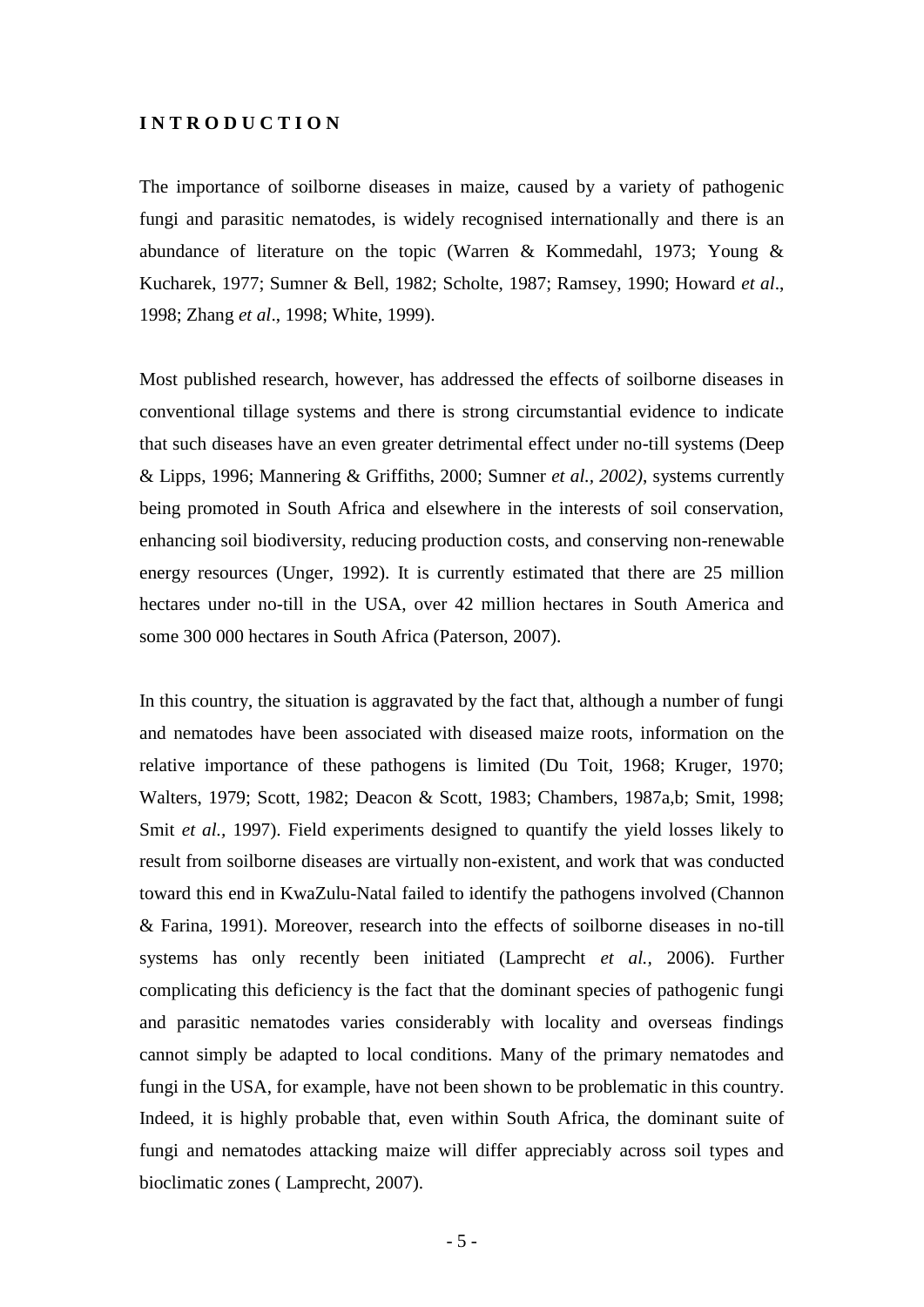There is also a need to quantify the effects of cropping systems on disease incidence. The negative effects of monoculture are widely recognised and the importance of proper crop rotations to reduce yield losses due to soilborne diseases in conventional cropping systems was reported on several decades ago in the USA (Williams & Schmitthenner, 1963). Work carried out in this country has demonstrated the appreciable ameliorative effects of maize-soyabean rotations, but here, too, under conventional tillage (Farina, 2000) and, moreover, without any direct measure of the effects of soyabean on the populations of disease organisms. Significantly, however, leading no-till producing countries such as Brazil, question the viability of no-till or greatly reduced tillage systems in the absence of suitable rotations (Farina, personal communication).

The soilborne disease problem is further complicated by double cropping in irrigated agriculture. There is a very limited range of crops that can be profitably produced during winter months and wheat, the most popular winter crop rotated with maize is susceptible to pathogens, such as *Fusarium graminearum*, that also attack maize roots, stalks and cobs (White, 1999). Wheat-maize rotations consequently result in a build-up of such pathogens and detrimental effects on both crops (Schaafsma *et al*,. 2005). This has led to the frequent introduction of trash burning after harvesting maize in an effort to reduce the problem of "scab" in following wheat, a practice which is not conducive to organic matter accumulation, one of the primary objectives of no-till production. Use of soyabean as an alternative summer crop to maize offers a partial solution, but can result in increased incidence of "take all" in wheat (Huber, 1989) and, of course, maize is a crop of critical importance in this country.

Probably the weakest link in thoroughly understanding the need for rotations, and establishing an optimal cropping sequence or alternative method of intervention, is an in-depth knowledge of the disease organisms involved and a reliable measure of their effects on growth, yield and grain quality. Only then will it be possible to asses the economic viability of potential intervention strategies.

Other methods of possibly controlling soilborne diseases include the use of costly chemicals, employing biocontrol agents, of which there is currently a plethora of largely untested products being marketed to farmers, the introduction of fallows, seed treatments with fungicides, and the use of anhydrous ammonia as an alternative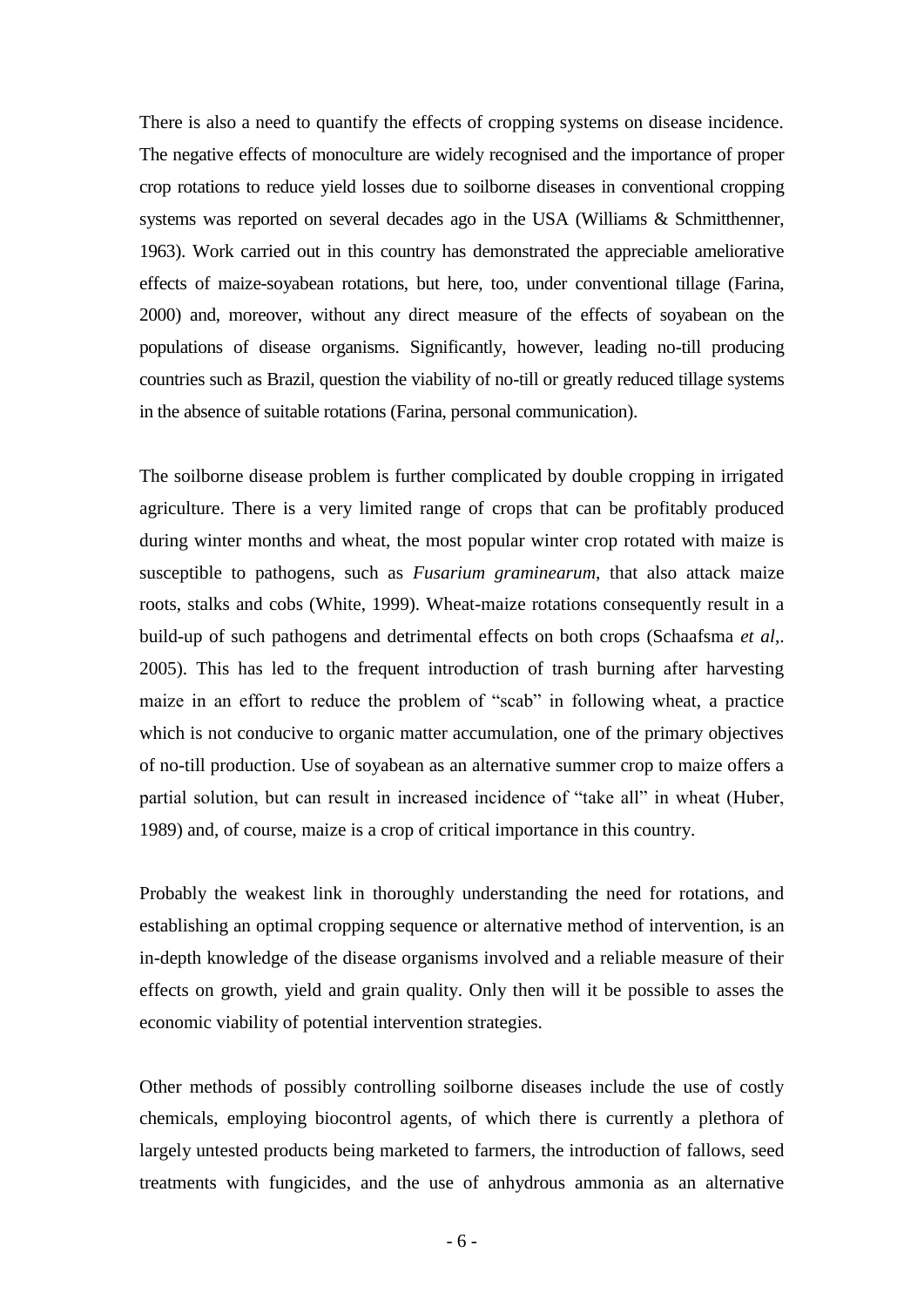nitrogen source. This product has long been known to suppress certain fungal and nematode populations in a range of crops and soils (Eno *et al*., 1955), is currently quite widely used in South Africa because of cost benefits it offers and, if shown to be effective in maize at economic application rates, could provide an invaluable intervention strategy.

It has been reported that agricultural activities such as tillage, crop rotation and the use of pesticides and fertilizers have significant implications for microorganisms in soil (McLaughlin & Mineau, 1995; Roper & Gupta, 1995). According to Pankhurst & Lynch (1995) there is an increasing demand for information regarding the impact of management practices on the physical, chemical and biological properties of soil. This is essential to ensure the use of practices that conserve the environment and maximize profitability to farmers. While agricultural practices such as tillage, crop rotation, fertilization and irrigation are generally known to have significant effects on the physical and chemical properties of the soil, less is known of the associated changes in the biological properties (Dick, 1992). Baseline data on soil microbial populations is very limited for South African agricultural soils. Monitoring the effect of management practices on microbial diversity and activities in soil will also enable researchers to develop markers for sustainable crop production.

One such marker is the determination of functional profiles, used to measure the biological status of soil microbial populations, since it relates to the actual or potential activities of organisms that contribute to ecosystem dynamics. The biogeochemical cycling of nutrients, such as carbon, nitrogen, and phosphorus is a fundamental soil function and, therefore, of great interest to assess the relative activity of soil microbial communities (Ritz, McHugh & Harris, 2003). In this context, microbial community level physiological profiles (CLPP) and enzymatic activity assays are often analysed to determine the functional diversity of soil microbial populations. In both types of analyses, the ability of the microbial population to utilise a specific substrate is measured.

Enzyme activities, known to be influenced by soil type and soil organic matter (Dick, 1997) are early indicators of ecosystem stress and can act as biological indicators of soil degradation, compared to classical and slowly changing soil properties, such as organic matter content (Dick, 1994; Garcia, Hernandez & Costa, 1994). Enzyme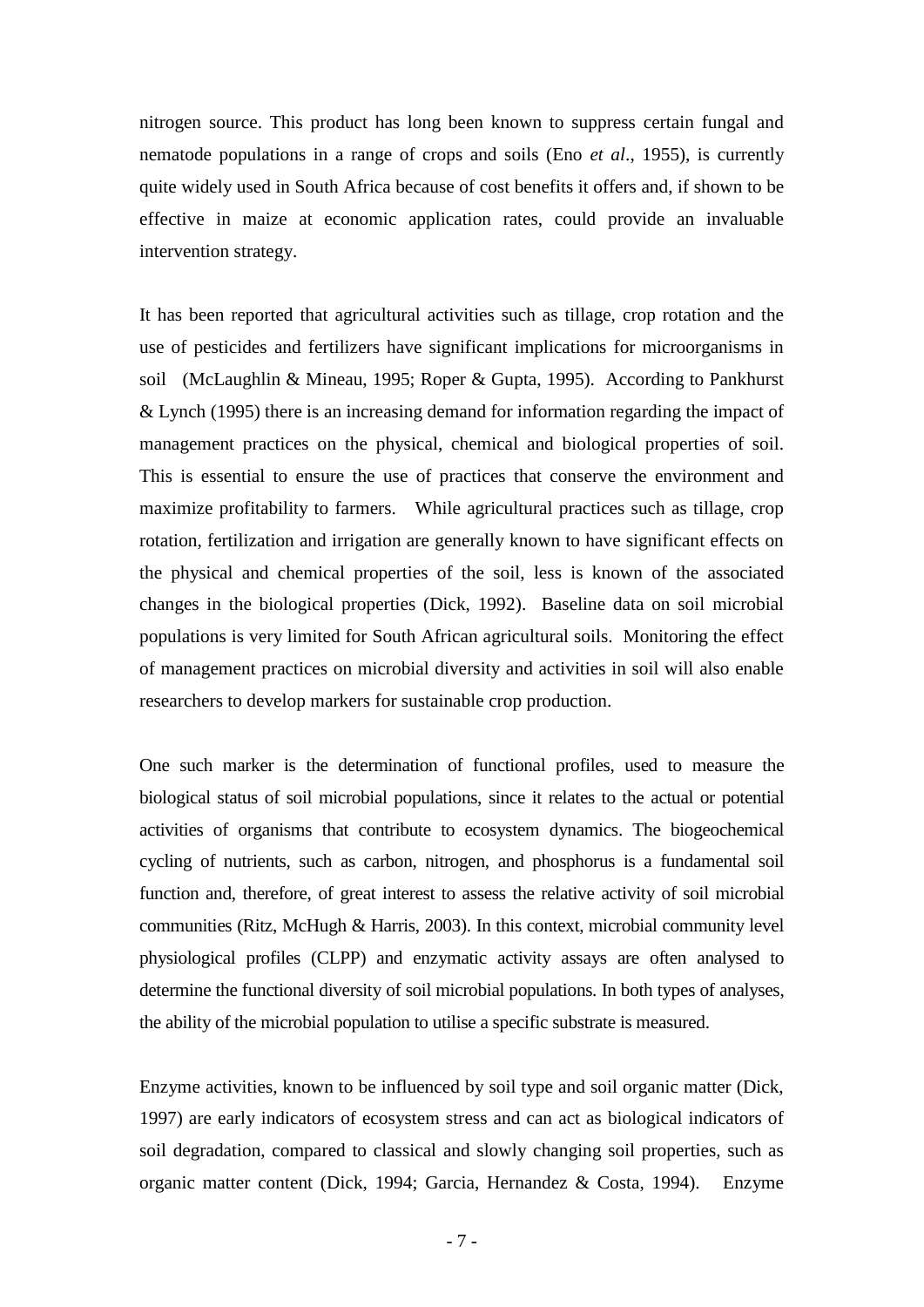assays provide useful functional information on the relative presence or activity of organisms in soil microbial populations with the capacity to obtain carbon, nitrogen or phosphorous and have also been used to evaluate the fertility of the soil or to describe the functioning of the ecosystem (Aon & Colaneri, 2001).

Cropping systems that return crop residues to the field significantly increase the activity of a wide range of soil enzymes over unamended soil (Verstraete & Voets, 1977; Jordan et al., 1995), due to stimulation of microbial activity (Martens, Johanson & Frankenberger, 1992). Over time, crop rotation provides greater plant diversity than monoculture systems, with a positive effect on soil enzyme activities (Khan, 1970; Dick, 1984; Bolton *et al*., 1985). Stimulation of microorganisms in the rhizosphere and improved physical condition of soils in crop rotations were observed particularly when rotations contained legume species (Miller & Dick, 1995a, b).

Findings obtained in a preliminary study conducted in the Winterton / Bergville area during the 2005 / 2006 season clearly demonstrated that soilborne diseases were depressing maize yields in irrigated systems where maize followed winter wheat (Lamprecht *et al*., 2006). At Winterton, the response to methyl bromide fumigation, a treatment used as an experimental tool in order to establish yields potentially attainable in the absence of soilborne diseases, was particularly marked. Yields in methyl bromide treated plots were, on average, two t/ha (14 %) higher than the other treatments. Two biocontrol agents (Eco-T and Extrasol) proved to have no effect on grain yield or the incidence of root diseases. A large number of pathogens was isolated, but those which appeared to be of primary importance were *F. graminearum,* a pathogen common to both maize and wheat, *Pyrenochaeta terrestris* and *Pythium* spp.

Having established that soilborne diseases were meaningfully depressing yields, the challenge was to identify economic and practical ways of simulating the effects of soil fumigation. One possibility was to use alternative rotational crops to wheat and another was to test the effects of soyabean prior to wheat. It also seemed desirable to measure the effects of a winter fallow after maize and soyabean, a wider range of products marketed as biocontrol agents, and anhydrous ammonia as a nitrogen source. Toward this end, an experiment was designed, which would hopefully provide the information required. This experiment, generously funded by the Maize Trust, the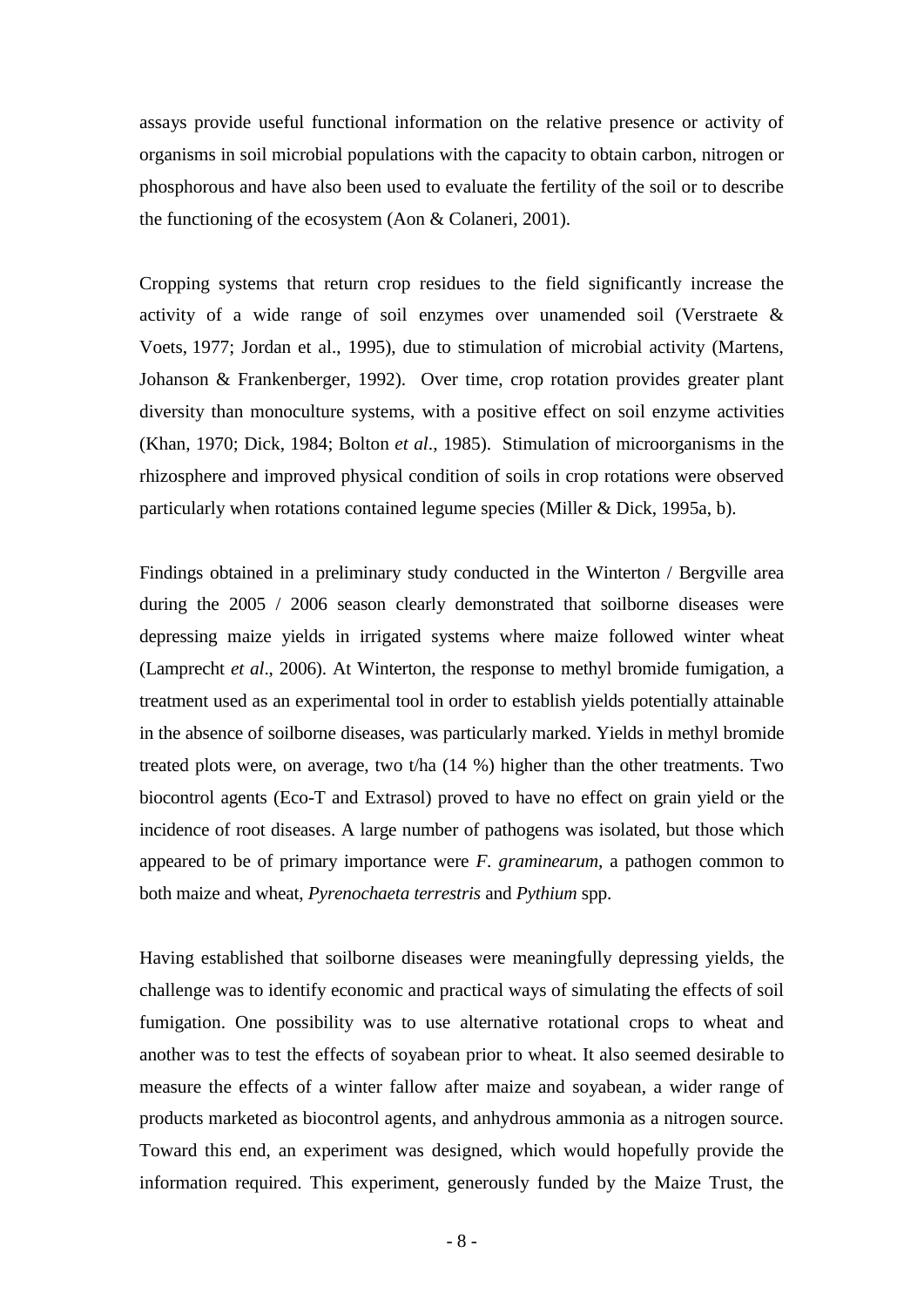KwaZulu-Natal Department of Agriculture and Environmental Affairs, and Omnia Fertilizers, was initiated in the winter of 2006.

Previously, only treatment effects on fungal root disease incidence and microbial diversity were related to yield. Exploratory data, however, indicated that parasitic nematode populations were high and, since nematode damage has been shown to provide root access to certain fungal pathogens, it seemed necessary that nematode counts be conducted in order to accommodate a potentially serious confounding factor. In addition to the field trial, a seed treatment trial was considered necessary in order to determine whether seed treatments different to those currently registered might not also help to eliminate or reduce the negative effects of soilborne diseases.

The primary objectives of this project were to (1) identify and quantify the dominant soilborne fungal pathogens and parasitic nematodes that occur in maize following winter wheat in no-till irrigated systems, (2) assess the effects of fallow breaks after maize and soyabean and of alternative winter crops to wheat, (3) test the efficacy of four biocontrol agents and anhydrous ammonia, (4) compare tillage after wheat in the place of no-till, (5) measure the effects on maize growth and grain yield, and on microbial diversity in the soil and (6) examine the effects of alternative seed treatments. Methyl bromide fumigation was employed in order to provide the targeted base line to be simulated.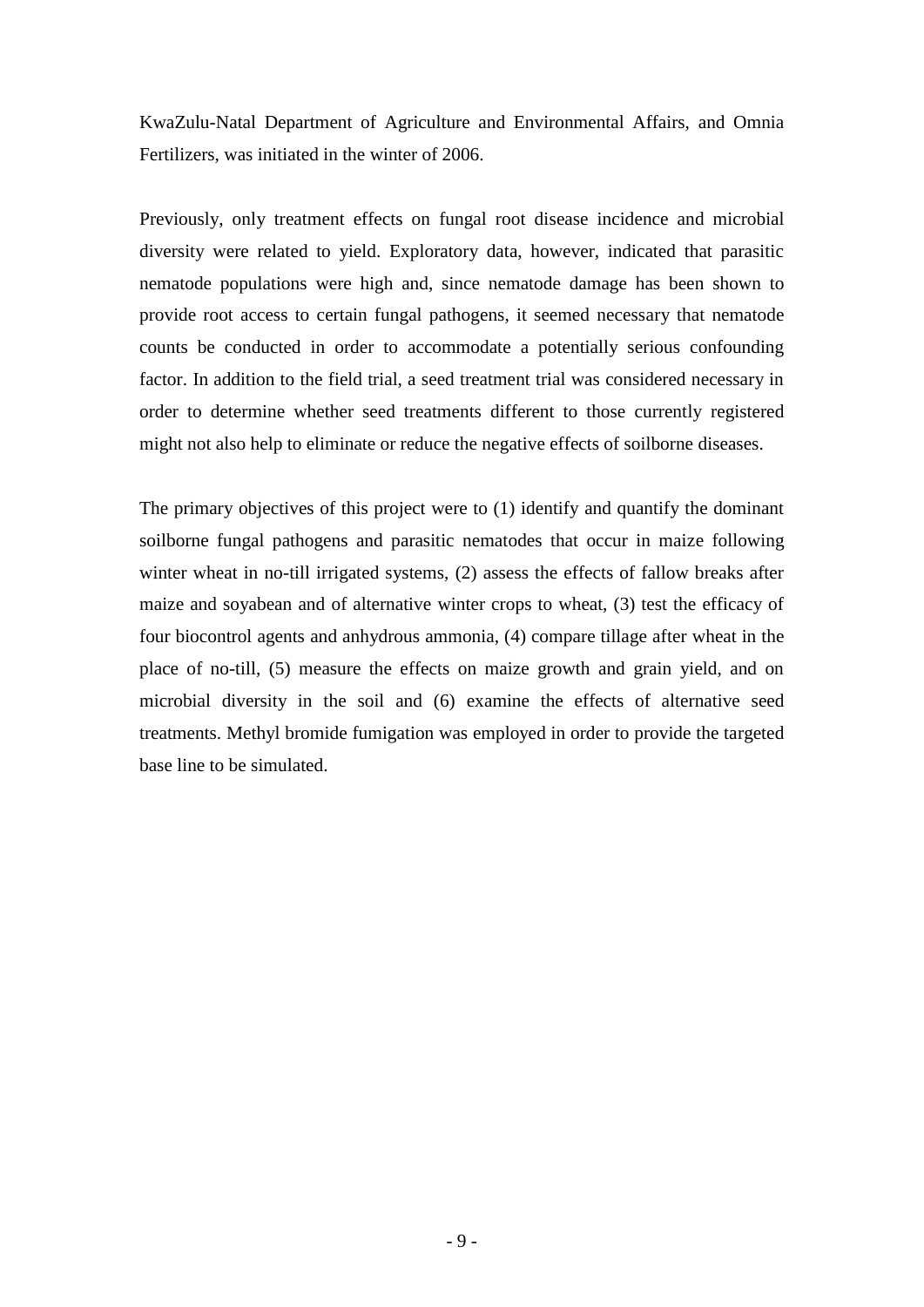# **M A T E R I A L S A N D M E T H O D S**

The treatments created during the previous winter and summer seasons, or imposed shortly before or after planting during the 2006/2007 season are shown below in Table 1. Points following immediately below the table provide information regarding the rationale behind their selection.

| <b>Treatment</b> | <b>Treatment</b>       | <b>Previous</b>    | <b>Winter</b>     | <b>Current</b> |  |
|------------------|------------------------|--------------------|-------------------|----------------|--|
| Code             |                        | <b>Summer Crop</b> | <b>Crop</b>       | <b>Crop</b>    |  |
| AN               | Anhydrous ammonia      | Maize              | Wheat             | <b>Maize</b>   |  |
| <b>BO</b>        | <b>Black oats</b>      | Maize              | <b>Black oats</b> | <b>Maize</b>   |  |
| $\mathbf C$      | Control                | Maize              | Wheat             | Maize          |  |
| <b>CAN</b>       | Canola                 | Maize              | Canola            | <b>Maize</b>   |  |
| CR               | Crambe                 | Maize              | Crambe            | Maize          |  |
| <b>ECO</b>       | Eco-T                  | Maize              | Wheat             | <b>Maize</b>   |  |
| <b>EXT</b>       | <b>Extrasol</b>        | Maize              | Wheat             | Maize          |  |
| <b>MB</b>        | Methyl bromide         | Maize              | Wheat             | <b>Maize</b>   |  |
| <b>MF</b>        | Maize fallow           | Maize              |                   | <b>Maize</b>   |  |
| N                | Nematicide             | Maize              | Wheat             | <b>Maize</b>   |  |
| <b>OB</b>        | Fungimax + Organoboost | Maize              | Wheat             | <b>Maize</b>   |  |
| S                | $Spin + Webstarter$    | Maize              | Wheat             | Maize          |  |
| <b>SF</b>        | Soyabean fallow        | Soyabean           |                   | <b>Maize</b>   |  |
| <b>SW</b>        | Wheat after soyabean   | Soyabean           | Wheat             | Maize          |  |
| T                | <b>Tilled</b>          | Maize              | Wheat             | Maize          |  |

## **Table 1. Treatments included in the field trial.**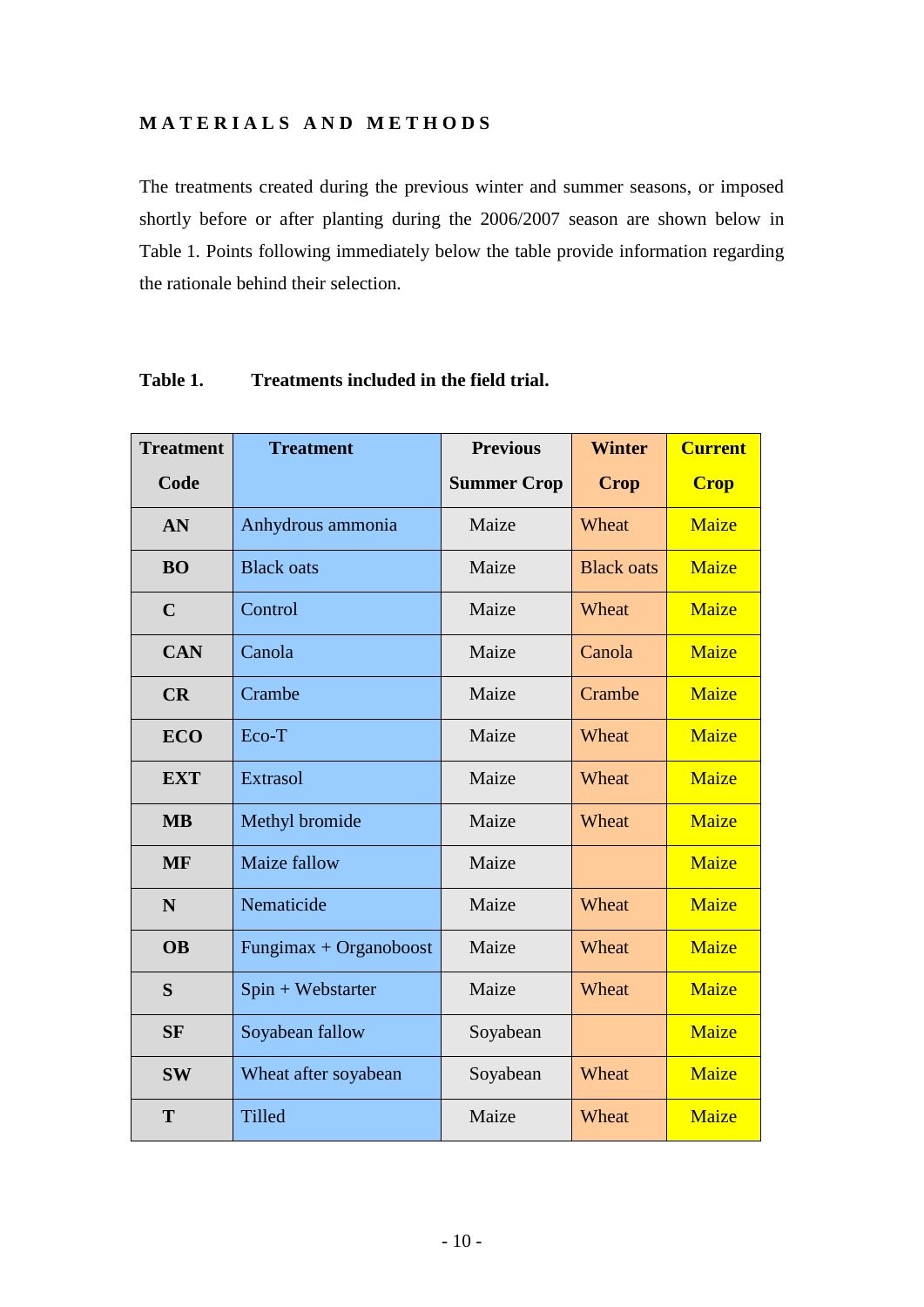# **The rationale for inclusion of these treatments is as follows:**

| AN          | Anhydrous ammonia is a popular N source and there is evidence that it has<br>biocidal properties. Not only is NH <sub>3</sub> gas highly toxic, but plant uptake of<br>$NH_4$ -N (NH <sub>3</sub> + H <sub>2</sub> O $\rightarrow$ NH <sub>4</sub> OH) has been shown to depress the incidence of<br>many fungal diseases (Huber, 1991) and the intermediary product of<br>nitrification ( $HNO2$ ) is toxic (Tenuta & Lazarovits, 2002). |
|-------------|-------------------------------------------------------------------------------------------------------------------------------------------------------------------------------------------------------------------------------------------------------------------------------------------------------------------------------------------------------------------------------------------------------------------------------------------|
| <b>BO</b>   | Black oats is considered in Brazil to be an excellent rotational crop and is<br>reputed to have allelopathic properties.                                                                                                                                                                                                                                                                                                                  |
| $\mathbf C$ | Control plot against which to measure treatment responses.                                                                                                                                                                                                                                                                                                                                                                                |
| <b>CAN</b>  | Canola is a possible alternative winter crop to wheat and has economic<br>potential.                                                                                                                                                                                                                                                                                                                                                      |
| CR          | Crambe is another alternative winter crop to wheat, which has economic<br>potential.                                                                                                                                                                                                                                                                                                                                                      |
| <b>ECO</b>  | Eco-T is a currently marketed biocontrol agent.                                                                                                                                                                                                                                                                                                                                                                                           |
| <b>EXT</b>  | Extrasol is a currently marketed biocontrol agent.                                                                                                                                                                                                                                                                                                                                                                                        |
| <b>MB</b>   | Methyl bromide eliminates soilborne diseases and is used to provide a base<br>line of the potential maize yield attainable.                                                                                                                                                                                                                                                                                                               |
| <b>MF</b>   | Maize fallow to determine whether omitting wheat provides any benefit, as<br>fallows are generally considered to assist in disease control.                                                                                                                                                                                                                                                                                               |
| N           | Nematicide to determine whether there are interactions between nematodes<br>and fungal root disease incidence.                                                                                                                                                                                                                                                                                                                            |
| <b>OB</b>   | Fungimax + Organoboost, a combination biocontrol agent, is currently<br>marketed to enhance fungal and bacterial populations.                                                                                                                                                                                                                                                                                                             |
| S           | Spin + Webstarter, another biocontrol agent, is currently marketed to achieve<br>the same effects as OB.                                                                                                                                                                                                                                                                                                                                  |
| <b>SF</b>   | Soyabean fallow to determine whether there is a benefit from soybean if<br>wheat is omitted prior to planting the next summer crop.                                                                                                                                                                                                                                                                                                       |
| <b>SW</b>   | Soyabean-wheat-maize rotation to determine whether the benefits of<br>soyabean can work through a winter wheat crop and benefit following maize.                                                                                                                                                                                                                                                                                          |
| T           | Tilled without MB to measure the contribution of tillage effects per se.                                                                                                                                                                                                                                                                                                                                                                  |
|             |                                                                                                                                                                                                                                                                                                                                                                                                                                           |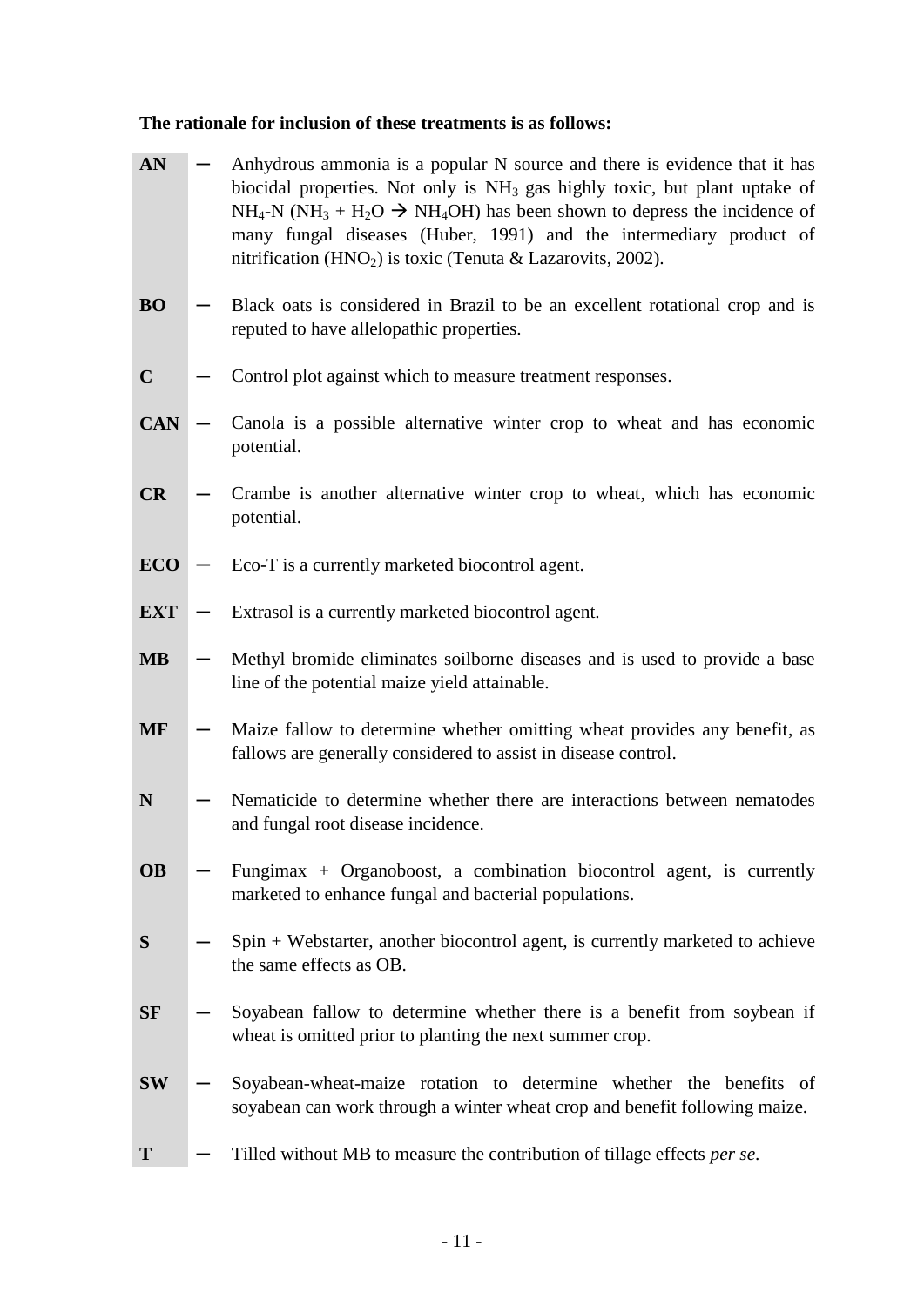The trial is located in the Winterton district on the farm of Mr Anthony Muirhead. The soil is a Hutton sandy clay, a soil type similar to many other maize producing soils in South Africa. The site has been under no-till for many years, but is outside the pivot circle and had not previously been cropped during the winter. In order to grow the winter crops needed to test the rotational effect (wheat, canola, crambe and black oats) in double-cropped systems, irrigation was provided with a movable system kindly provided and operated by Mr Muirhead. Chemical properties of the experimental soil are provided in Table 2.

|                  |          | <b>Exchangeable Cations</b> |      |        |    |              |                |    |                   |
|------------------|----------|-----------------------------|------|--------|----|--------------|----------------|----|-------------------|
| <b>Soil Form</b> | $\bf{K}$ | Ca                          | Mg   | $Al+H$ | Zn | Mn           | $pH(KCl)$ Clay |    | Organic<br>Carbon |
|                  |          | cmol/L                      |      |        |    | $-$ mg/L $-$ |                |    | $-$ % $-$         |
| <b>Hutton</b>    | 0.39     | 7.10                        | 1.86 | 0.08   | 8  | 12           | 4.81           | 45 | 2                 |

**Table 2. Selected physical and chemical properties of the experimental soil (0-150 mm).**

A portion of the site shortly before planting the maize crop is shown in Fig. 1. Clear plots are those in which wheat had been treated previously with glyphosate to facilitate rotovation and MB fumigation (white pegs), and the creation of tilled, but unfumigated plots (no pegs). All plant material was incorporated. Methyl bromide was applied at 1000 kg/ha. Green plots are those that had been planted to canola (*Brassica napus)* or crambe (*Crambe abyssinica*) instead of wheat, and the plot adjacent to that fumigated and between the green plots in the foreground is one that had been planted to black oats (*Avena strigosa*), an extremely popular rotation crop in Brazil. Not shown are plots that were left fallow after maize or soyabean grown the previous summer (2005/2006). All the other plots were under wheat that had just been treated with glyphosate.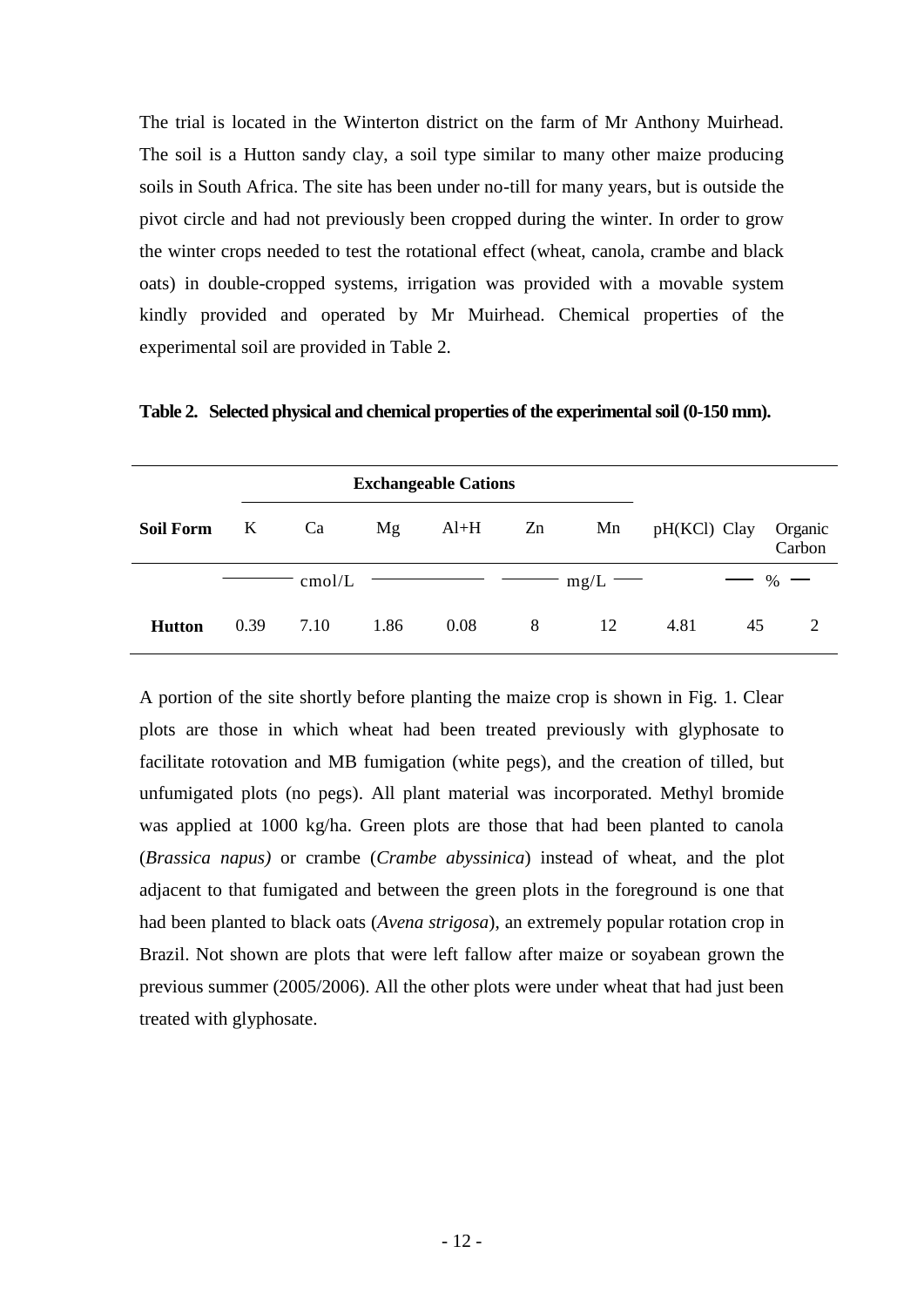

**Fig. 1. A view of the experiment shortly before planting maize.**

The experimental site was specifically not combined in order to minimise across-plot contamination of fungi such as *Fusarium graminearum,* which affects both wheat and maize, and was directly planted to the maize cultivar PHI 32D96B at a population of 65 000 plants per ha on the  $20<sup>th</sup>$  November 2006, approximately 14 days after the photograph shown in Fig. 1 was taken. An image of the trial immediately after planting is shown in Fig. 2.



**Fig. 2. A portion of the experimental site immediately after planting.**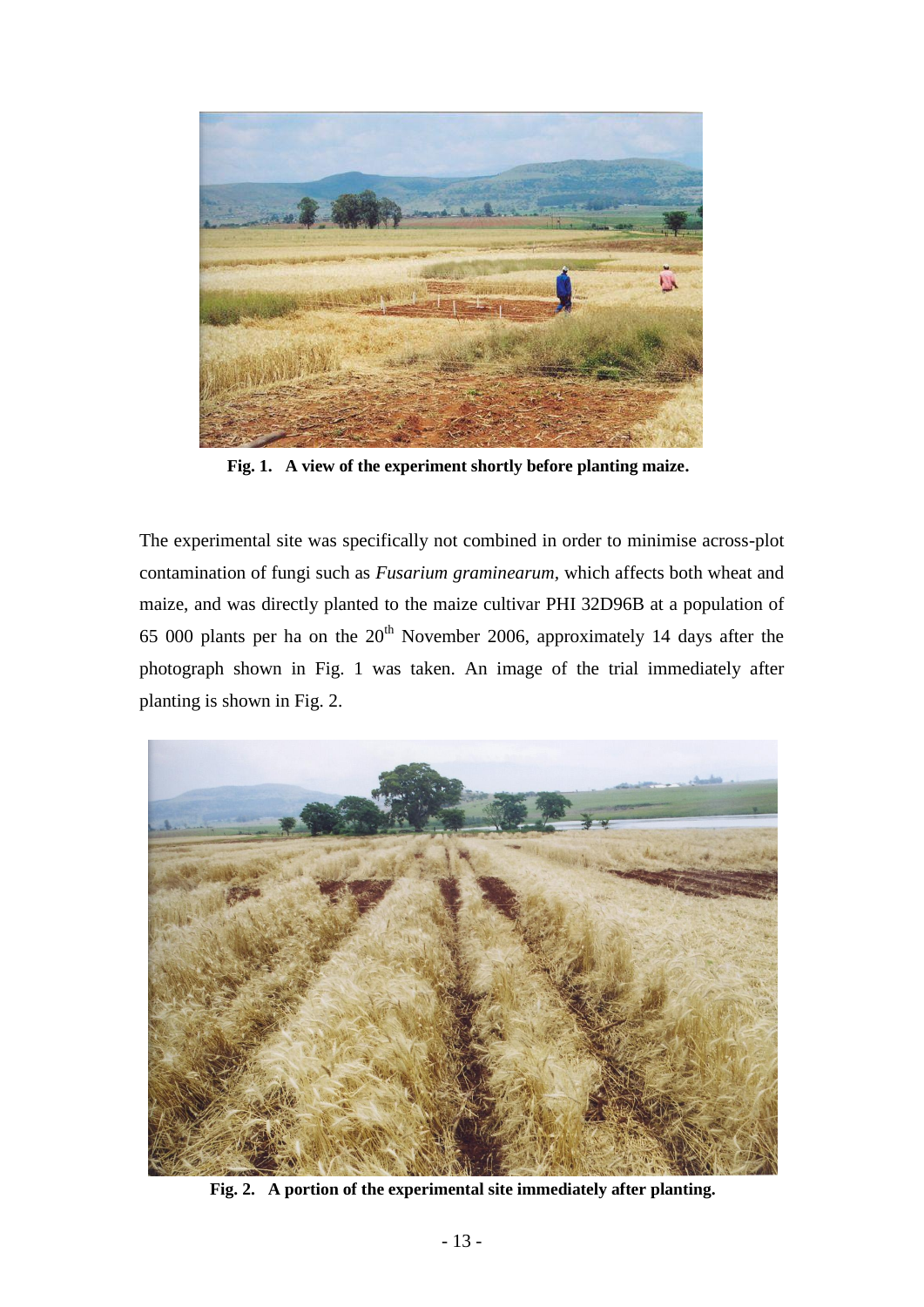At planting, 300 kg/ha of single superphosphate was applied in the band. No potassium was required. All plots, other than the three which received nitrogen in the form of anhydrous ammonia (AN), were fertilized with 200 kg/ha of nitrogen in the form of LAN. Plots which received AN at the same rate of nitrogen were cut and raked before the gas was applied, because of the risk of stover disrupting the operation. This application is depicted in Fig. 3. Gas is escaping as the tynes penetrate the soil. LAN was hand applied to plots on the  $16<sup>th</sup>$  of November and AN a day later. Plot dimensions were 7.28 m x 9.5 m and there were eight rows per plot (two border rows and six net rows). All plots were separated transversely by a mown 1-m pathway and there was an additional border area of 1 m at both ends of each plot.



**Fig. 3. Applying anhydrous ammonia.**

Immediately after planting, the biocontrol treatments (ECO, EXT, OB  $\&$  S) were sprayed over the row in a 10-cm wide band at the recommended rate in the equivalent of 1 450 L/ha of water. The nematicide, Crop Guard (N), was similarly applied in a 50-cm band over the row. One month after planting, all the biocontrol products were reapplied in the same fashion and at the same rates as those previously used. This was done, because some purveyors of the products recommended that this should be done and it would have been unfair to prejudice the others.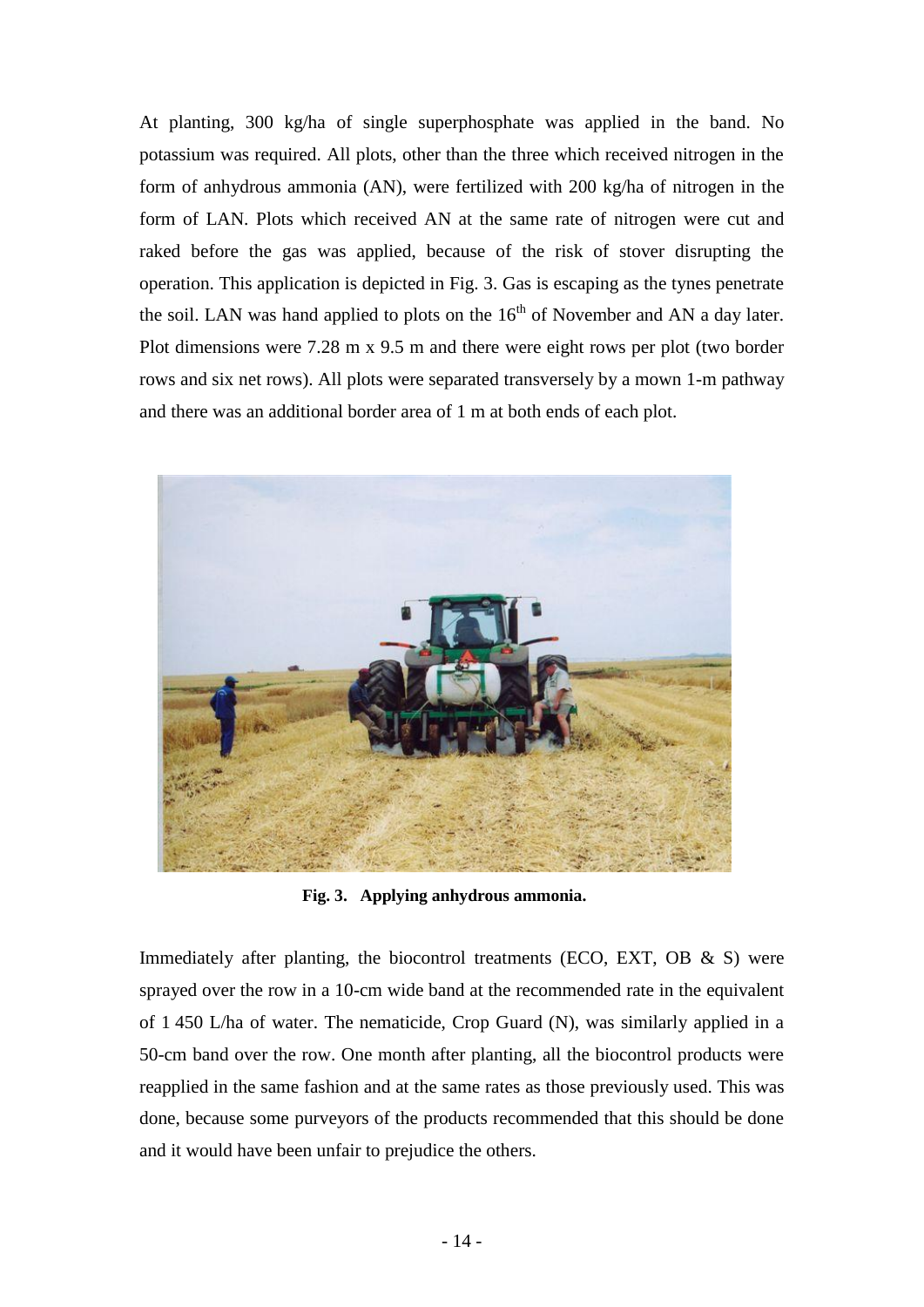Soil samples were collected for microbial diversity analysis just prior to planting. Thereafter, rhizosphere soil was collected from each plot at the three stages during which root samples (10 plants per plot) were collected for root disease ratings and fungal isolations. At each sampling (11/12/06, 29 & 30/1/07 and 26 & 27/2/07), subsamples of soil were collected for microbial diversity analysis and at the first and third sampling sub-samples were also collected for chemical analysis and nematode counts and identification. At each sampling, the mass of above-ground plant parts was determined and at the first and second sampling (silking stage) either whole plants or leaf samples (leaf opposite and below the primary ear) were collected for chemical analysis. Standard procedures used at Cedara (Farina & Channon, 1988) were employed in chemically analysing soil and plant material. Sucker counts were done 46 days after planting in order to assess whether the occurrence of tillers was related to treatment.

Throughout the period from planting to acquisition of the third set of samples, stringent precautions were taken to minimise across-plot contamination. Shoes were disinfected in Sporekill prior to entering each plot and forks used to remove plants were thoroughly scrubbed and washed in a 70 % ethanol solution. Only the 1-m pathways were used when moving irrigation equipment.

Prior to being flown to Stellenbosch for root rot assessments and fungal identification, roots were washed in distilled water to remove excess soil and were stored in cooler boxes in a cold room. Roots from all plants sampled were rated for root and crown rot on a scale where 0 represented healthy crowns and roots,  $1 = 50 - 25$  % rot,  $2 = 50 - 50$  % rot,  $3 = 50 - 75$  % rot, and  $4 = 75 - 100$  % rot.

Disease ratings were done on arrival at the ARC soilborne disease laboratories in Stellenbosch. Isolations were done from all plants collected. Plant roots were washed under tap water to remove adhering soil, surface disinfested in 1 % sodium hypochlorite, rinsed twice in sterile distilled water, and allowed to dry in a laminar flow cabinet. Small pieces of diseased root and crown tissue were excised and plated onto each of the following growth media: water agar (WA), water agar with 0.02 % novostreptomycin (WA+), potato dextrose agar with 0.02 % novostreptomycin (PDA+), selective *Fusarium* agar (SFA) and *Pythium* selective medium (PARP). Forty pieces of plant material (20 root and 20 crown) were plated per plot. All fungi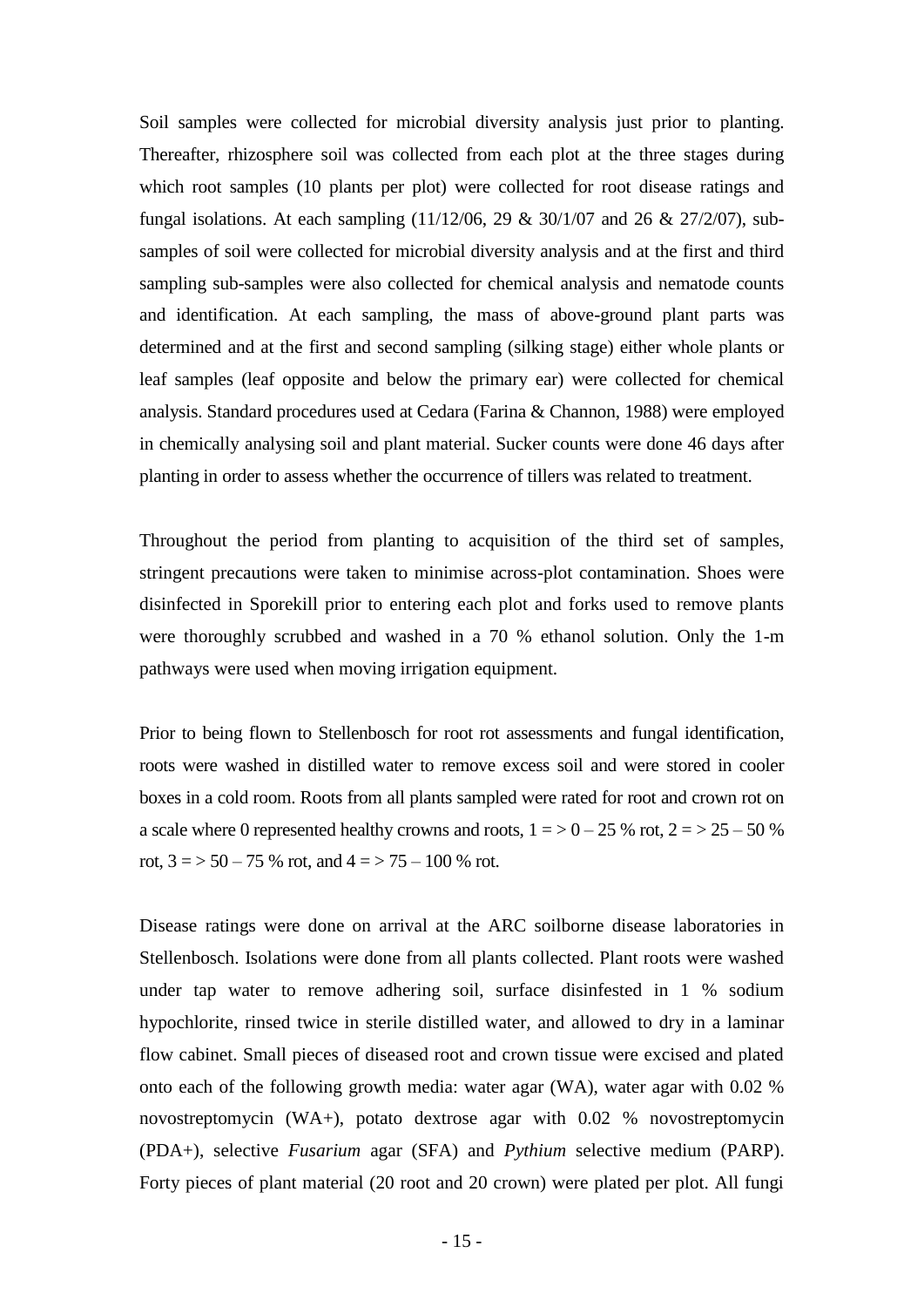that developed were transferred to divided Petri dishes containing carnation leaf agar (WA with sterile carnation leaves) in one half and PDA+ in the other. Cultures were incubated at 20-22 °C under near-ultraviolet light with a 12-h photoperiod. All fungi were identified and recorded.

The soil and root samples for nematode analyses were transported in cooler boxes to the laboratory and stored at 12 ºC. Each soil sample was thoroughly mixed before a 250 g sub-sample was taken from it. Nematodes were extracted according to the sievingcentrifugation-flotation method (Kleynhans, 1997). The root samples were rinsed free from soil and cut into smaller pieces  $(\pm 20 \text{ mm})$ , the material  $(20 \text{ g})$  was shredded in a food blender and washed trough 150 μm, 45 μm and 38 μm aperture sieves. The residue on the sieves was transferred to 100 ml centrifuge tubes and the nematodes extracted according to the centrifugation-flotation procedure. The nematode suspension was counted by withdrawing a sub-sample into a De Grisse counting dish, identifying the nematodes to genus level and counting the number of specimens of each genus with a Laboratory DC Counter. Bacteriophagous, fungiphagous and predatious nematodes were counted together as non plant-parasitic nematodes.

For quick identification to species level, the nematodes were mounted on temporary slides and identified with a research microscope. For further studies, specimens were preserved in FPG (distilled water, 4 % formaldehyde, 1 % propionic acid, glycerine and picric acid) and mounted in anhydrous glycerine on Cobb aluminium double cover slip slides (Netcher & Steinhorst, 1969; Kleynhans, 1977). These slides were deposited in the National Collection of nematodes.

Soil samples for analyses of functional diversity of microbial populations were stored at  $\pm$ 5 °C prior to analysis, and samples for enzyme activities were dried at 40 °C/48 h, sieved ( $\lt 2$  mm) and also stored at  $\pm 5$  °C. Soil samples were diluted (1:3 000) and plated onto Biolog EcoPlates<sup>TM</sup> (Biolog<sup>®</sup> Inc., Hayward, USA) containing 31 carbon sources and a control well, in triplicate. The plates were incubated at 25 °C and optical density was measured twice daily over a period of 5 days at 590 nm. The functional diversity of the soil microbial population was determined using the amount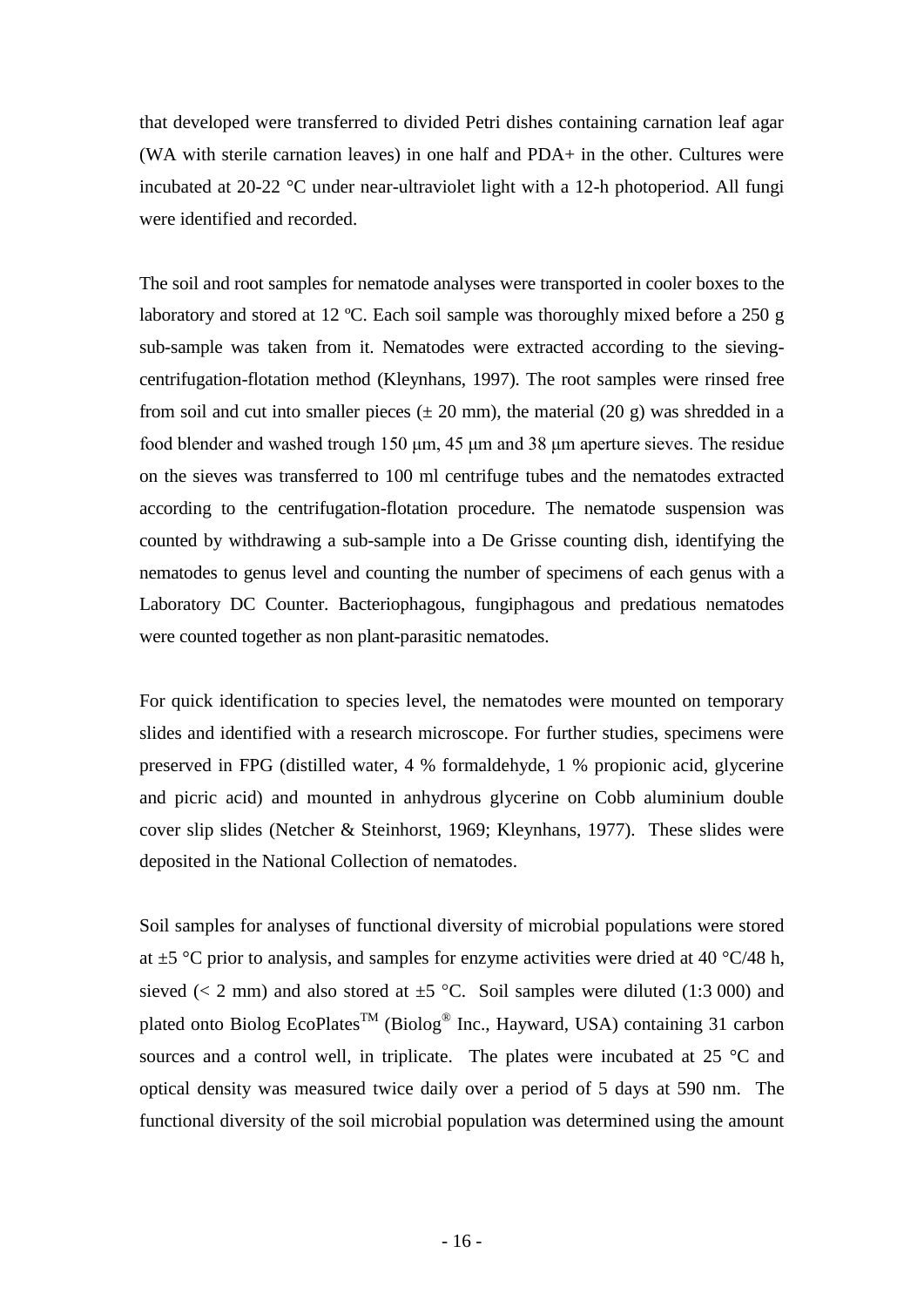and equitability of carbon substrates metabolized as indicators of richness and evenness, respectively.

In order to determine the effect of the different treatments on the ability of the soil population to obtain carbon, phosphorus and nitrogen, the ß-Glucosidase, alkaline phosphatase , acid phosphatase, and urease activities in the soil samples were assayed. ß-Glucosidase and phosphatase activities were calculated using the release of *p*-nitrophenyl after the incubation of soil with *p*-nitrophenyl glucoside and *p*-nitrophenyl phosphate, respectively. Urease activity was calculated from the ammonia released after incubation of soil with a urea solution.

### **Growth Room Trial**

Maize seeds (cv. PHI 32D96B) were treated with Apron at 0.5 ml/kg (0.326 g a.i./kg), Thiulin at 2 g/kg (500g a.i./kg), Risolex at 1.5 g/kg (500 g a.i./kg), a combination of the above three fungicides at the dosage specified (Comx 1) and at double the dosage (Comx 2), Celest at 1 ml/kg (2.5 g a.i./L) and Dynasty at 2.5 ml/kg (125 g a.i./L). Untreated seeds served as the control.

Soil (approximately 10 kg) was collected from each of the field plots subjected to treatments BO, C (20 kg), CAN, CR, MB, MF, SF, SW and T and transported to Stellenbosch. Crop Guard was applied to the C soil (10 of the 20 kg) at 0.1328 ml/700 g soil to simulate the N treatment in the field. There were three replicates of each of the soil treatments. Eight pots 13 cm in diameter were each filled with 700 g of soil from each replicate of each treatment and planted to the seed treated with the eight different seed treatments at one pot/seed treatment. Ten seeds were planted per pot. Pots were kept in a growth room at 26 °C day and 18 °C night temperature with a 12-h photoperiod. Seedling survival and plant height and dry mass were determined 2 weeks after planting.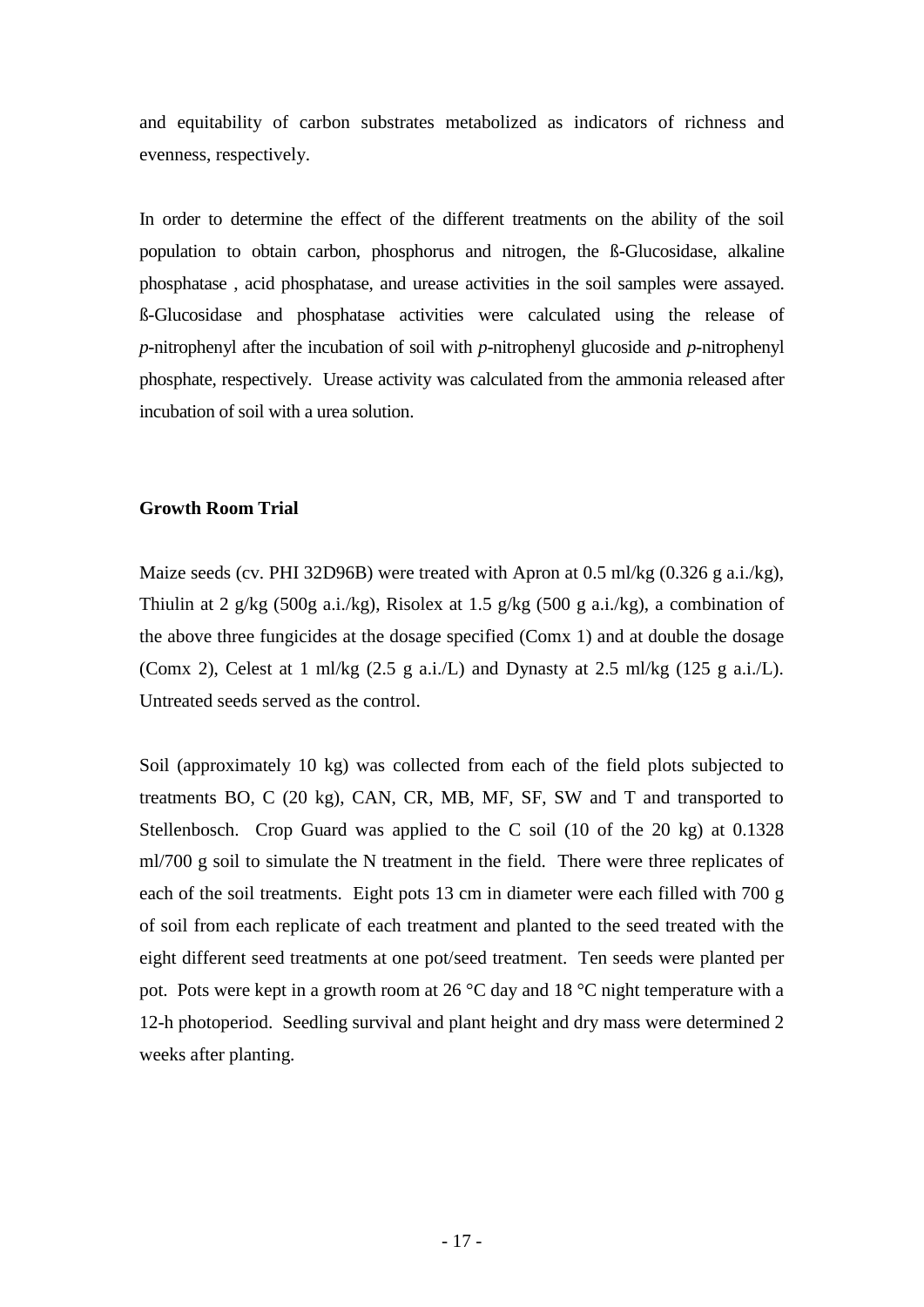### **Statistical Analyses**

The experimental layout used in the field study was a complete randomised block design consisting of 15 treatments in three replications. The experimental layout used in the growth room study was a randomised block design consisting of ten soil treatments and eight seed treatments in three replications. All acquired data were statistically analysed by the ARC statistician in Stellenbosch.

Non-parametric statistical analyses were performed on all functional diversity data obtained using STATISTICA 6 (StatSoft, Inc ©). Profiles of carbon substrate utilisation were statistically analysed by principal component analysis (PCA). PCA of the Biolog colour responses allow for comparison of microbial samples on the basis of differences in the pattern of sole-carbon-source utilisation. Shannon-Weaver diversity indices (diversity richness and evenness) were determined.

## **R E S U L T S A N D D I S C U S S I O N**

#### **FIELD STUDY:**

#### **Growth, Grain Yield, and Plant and Soil Analysis**

The season was climatically difficult (Table 3). Good early rains were followed by unusually hot and dry conditions during the period shortly prior to tassle emergence and pollination and through February and March, the period during which grain fill took place. Theft of irrigation equipment made it difficult to ensure adequate moisture provision and, although there was no visual evidence of wilting, plots without cover (MB, T, MF & SF) almost certainly suffered more than those with full cover.

On several occasions, the benefits of wheat straw cover on surface moisture conditions were readily observable. Close to maturity and the formation of black layer it was also clear that the cover provided by canola, crambe and black oat residues had decomposed much faster than the wheat residue had. Thus, it seems likely that here, too, the moisture and temperature regime in treatments with wheat straw cover would have been more favourable during periods of stress. The possible implications of this will become clearer later in this discussion.